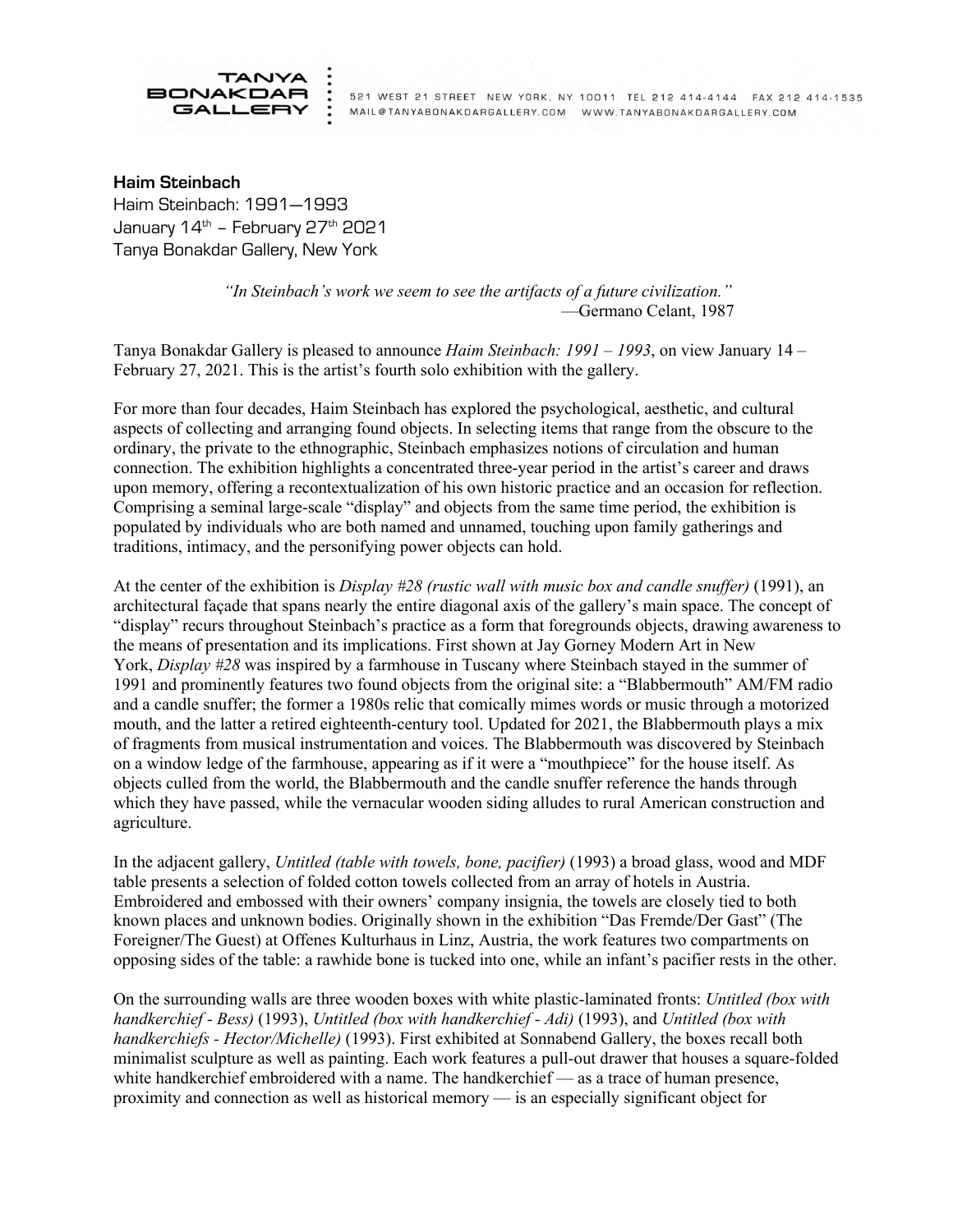Steinbach, and will figure prominently in a new work by Steinbach commissioned by The Jewish Museum in 2021.

In the front gallery, *Shelf with Nurse* (1983**)** acts as a prelude to the exhibition as well as a tacit acknowledgment of the current moment in which we find ourselves. The work comprises a hand-painted wooden figurine, perched upon a shelf assembled from tiered vertical planes of painted wood. A rare early example of a form that has become central to Steinbach's practice – the wall-mounted shelf with an arrangement of selected found objects – the piece underscores Steinbach's interest in architecture and built environments while also alluding to health and the medical-industrial complex.

The exhibition is accompanied by a digital catalogue and essay by Alex J. Taylor, Assistant Professor in the Department of History of Art and Architecture at the University of Pittsburgh. Taylor recently presented research on Steinbach at Princeton University as part of the conference "Political Values, Market Values, Art Values: The Ethics of American Art in the 1980s."

On Thursday, February 4th at 12pm the gallery will present a live Zoom conversation with Taylor and Steinbach.

Born in Rehovot, Israel in 1944, Haim Steinbach has lived in the United States since 1957. He received a BFA from Pratt Institute in 1968, followed by an MFA from Yale University in Connecticut in 1973.

In 2018, Steinbach presented the solo exhibition *every single day* at Museum Kurhaus Kleve, Germany, which traveled to the Museion Bolzano, South Tyrol, Italy in 2019. Also, in 2018, Steinbach presented *zerubbabel*, the inaugural exhibition of Magasin III, Jaffa, Israel. In 2013, the Hessel Museum of Art at Bard College in New York mounted a major exhibition of Steinbach's "Displays," his sitespecific installations since the late 1970s. Entitled *once again the world is flat*, the exhibition traveled to Kunsthalle Zurich and the Serpentine Gallery, London. Other notable solo exhibitions include The Menil Collection, Houston (2014); Statens Museum fur Kunst, Copenhagen (2013-14); Berkeley Art Museum, UC Berkeley (2005); Museum Moderner Kunst, Vienna (1997); Castello di Rivoli Museo d'Arte Contemporanea, Turin, Italy (1995); Kunsthalle Ritter, Austria (1994); *Osmosis* at the Guggenheim Museum, New York (with Ettore Spalletti), (1993); *no rocks allowed* at Witte de With Centre for Contemporary Art, Rotterdam (1992); and CAPC musée d'art contemporain, Bordeaux (1988). His work was presented at the 1997 Venice Biennale as part of the 47th International Art Exhibition curated by Germano Celant, and featured in Documenta IX, Kassel, Germany (1992), curated by Jan Hoet.

Steinbach's work has also been included in important group exhibitions at The Museum of Modern Art, New York; The Museum of Contemporary Art, Chicago; The Hirshhorn Museum, Washington D.C.; Tate Liverpool, Liverpool; Victoria and Albert Museum, London; Palais de Tokyo, Paris; New Museum, New York; Stedelijk Museum, Amsterdam; Museum of Contemporary Art, San Diego; Musée Rodin, Paris; The Jewish Museum, New York; Museo Reina Sofia, Madrid; The Louisiana Museum of Modern Art, Humlebaek, Denmark; and Whitechapel Gallery, London. In 2019, The Museum of Modern Art featured the work *hello again* (2013) by Steinbach in the inauguration of its new galleries. Through January 31, 2021, Steinbach's work is included in *Ice and Fire: A Benefit Exhibition in Three Parts* at The Kitchen, New York.

The artist's work is represented in the permanent collections of The Museum of Modern Art, New York; The Metropolitan Museum of Art, New York; The Whitney Museum of American Art, New York; The Dallas Museum of Art, Dallas; The Guggenheim Museum, New York; Tate Modern, London; The Museum of Contemporary Art, Los Angeles; Albright Knox Museum, Buffalo, NY; The Carnegie Museum of Art, Pittsburgh; The Hammer Museum, Los Angeles; Stedelijk Museum, Amsterdam; Centre